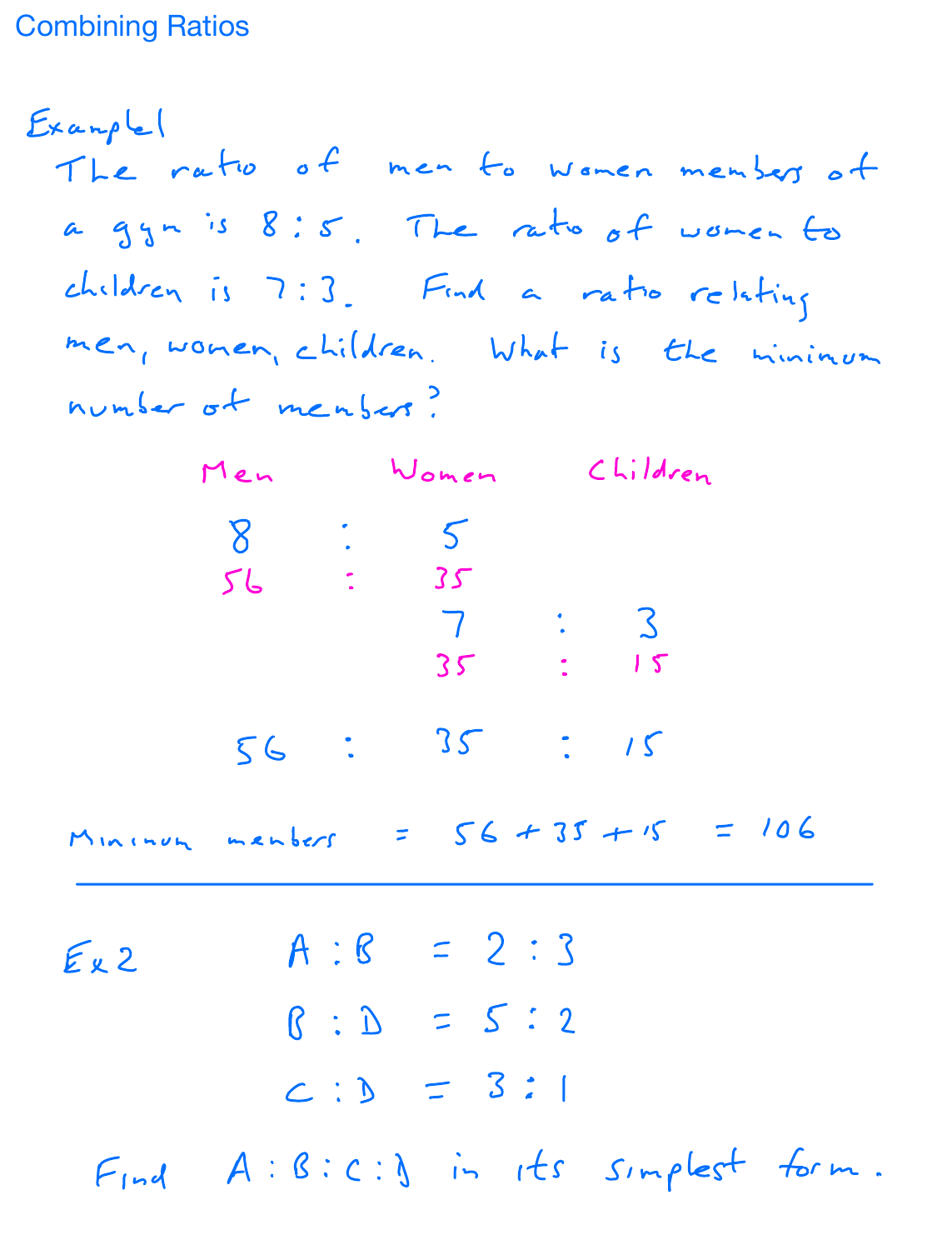| H                                |                      |                    | $\mathcal{C}$                          |   | $\mathcal{C}$                  | $\therefore$ $\vee$                              |                       |
|----------------------------------|----------------------|--------------------|----------------------------------------|---|--------------------------------|--------------------------------------------------|-----------------------|
| $\overline{2}$<br>$\overline{O}$ |                      |                    | $\mathsf{S}$<br>$\frac{15}{15}$        |   | $\mathfrak{Z}$<br>18           | 6<br>$\bullet$<br>e<br>A<br>$\frac{1}{\sqrt{2}}$ | 2 <sub>6</sub>        |
|                                  | 10<br>$\overline{A}$ | $\frac{1}{\sigma}$ | $J\zeta$<br>$\boldsymbol{\mathcal{Q}}$ | è | 18<br>$\overline{\mathcal{L}}$ | $\frac{1}{\sqrt{2}}$                             | 6<br>$\sum_{i=1}^{n}$ |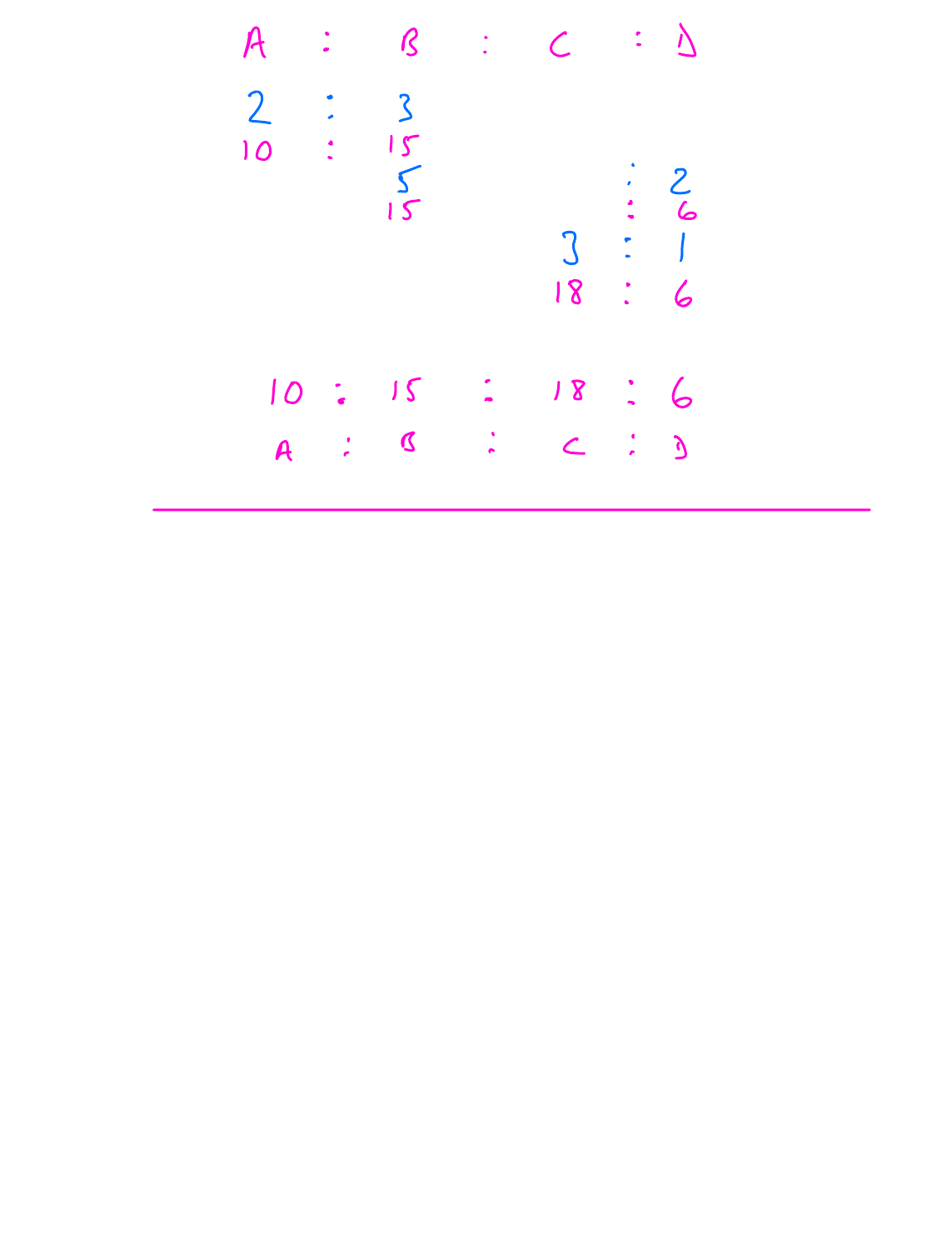